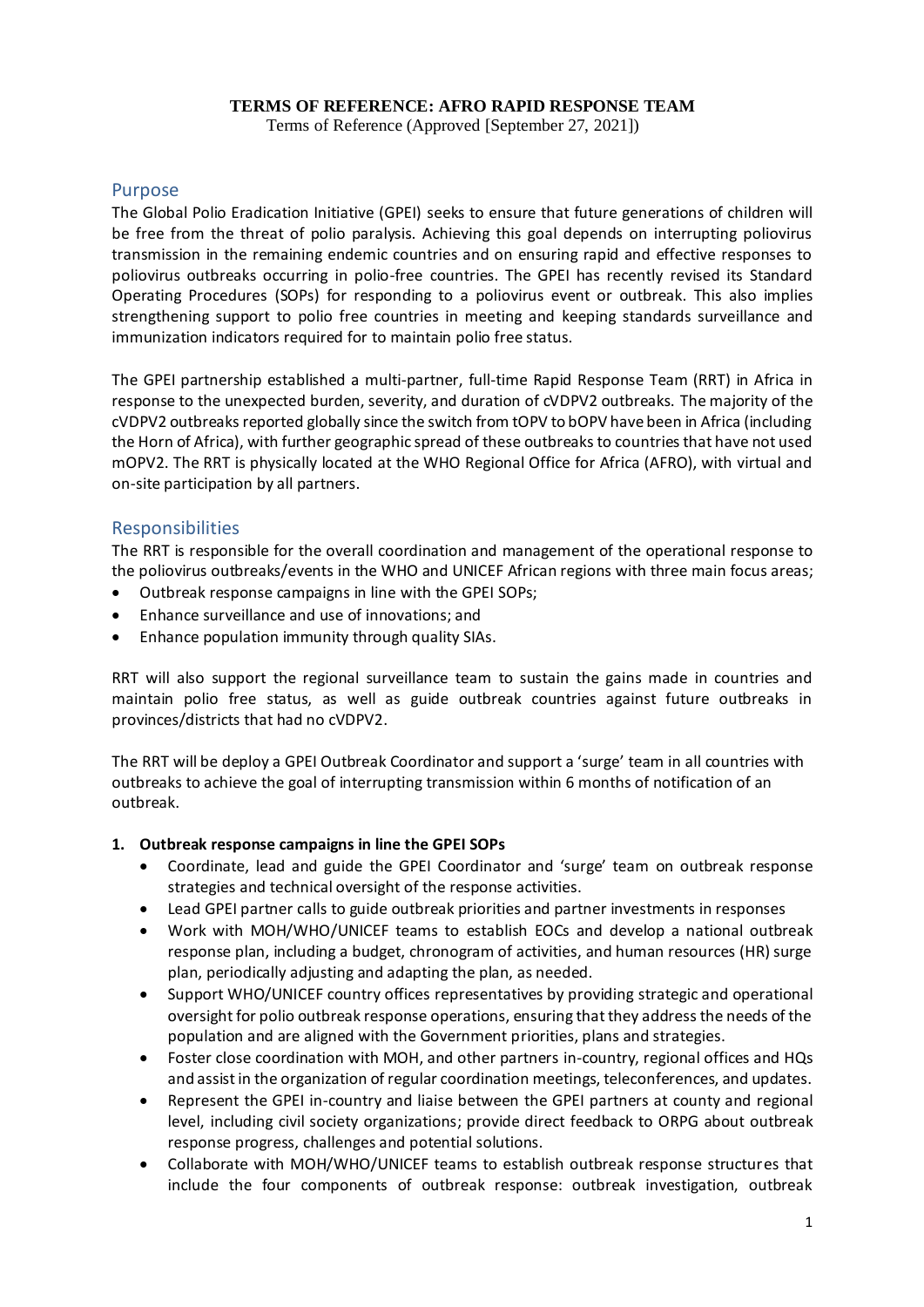response immunization, strengthening AFP surveillance, and strengthening routine immunization.

- Collaborate with MOH/WHO/UNICEF teams to produce updates of outbreak response activities (e.g., SITREPS, bulletins, and newsletters) for distribution to relevant partners.
- Liaise with ORPG and GPS groups in support of country requirements including advocacy plans (with the Political Advocacy Group).
- Facilitate cross border coordination between countries, including liaising with other regional structures on cross-border coordination, e.g. coordinate with IMST EMRO/MENA.

### **2. Enhance surveillance and use innovations**

- Provision of technical support to the countries to enhance Acute Flaccid Paralysis (AFP) Surveillance, including training and orientation of WHO, National and sub-national staff in the implementation of facility-based active surveillance, as well as case investigation, and follow-up of AFP cases.
- Build the capacity of the countries in the use of electronic surveillance, GIS coding all detected AFP cases, integrated supportive supervision (ISS) and other innovations using smart phones.
- Build the capacity of the countries in the real time analysis of the electronic data and develop mitigation plans to address the surveillance gaps at sub national levels.
- Participate in activities at regional, national and sub-national level to improve the quality of AFP and environmental Surveillance in the high risk areas and in special population groups.

### **3. Enhance Population immunity**

- Support the immunity boosting activities, including the identification and immunization of children never been immunized ('zero dose') and ensuring the highest possible coverage of all target children during all supplementary immunization campaigns in response polio cases.
- Contribute to determining, annually, the number and geographical scope of preventive polio SIAs in the African Region based on risk assessment.
- Participate in prioritized polio outbreak responses and polio SIAs in selected countries.
- Use of monitoring data such as independent monitoring and lot quality assurance surveys (LQAS) to advise ISTs and WHO Country Offices on how to improve quality of subsequent rounds / responses.
- Catalyze immunization strengthening in outbreak geographies following outbreak response through sharing of improved microplans and underserved communities identified during outbreak response activities with EPI.

### Gender Perspective

Gender mainstreaming (the process of assessing implications for women and men of any planned action, in all areas and at all levels) is an integral dimension to the achievement of gender equality, which is considered a powerful determinant of health outcomes and a major factor in the movement towards polio eradication.

The RRT is responsible for supporting gender mainstreaming and the GPEI gender strategy within the group by:

- Dedicating time to develop and undertake activities to mainstream gender in their respective group, in conjunction with the Gender Mainstreaming Group (GMG), on an annual basis, and ensuring completion of activities (e.g., training via webinars, coaching, and/or mentoring).
- Leveraging technical support from the GMG, where feasible and applicable, throughout the course of activities (i.e., across program planning, design, implementation, monitoring, evaluation) to ensure that a gender equality lens is being applied.
- Being aware of GPEI's Gender Equality Strategy KPIs and implementing actions to help meet the expected results, leveraging support from the GMG, where needed.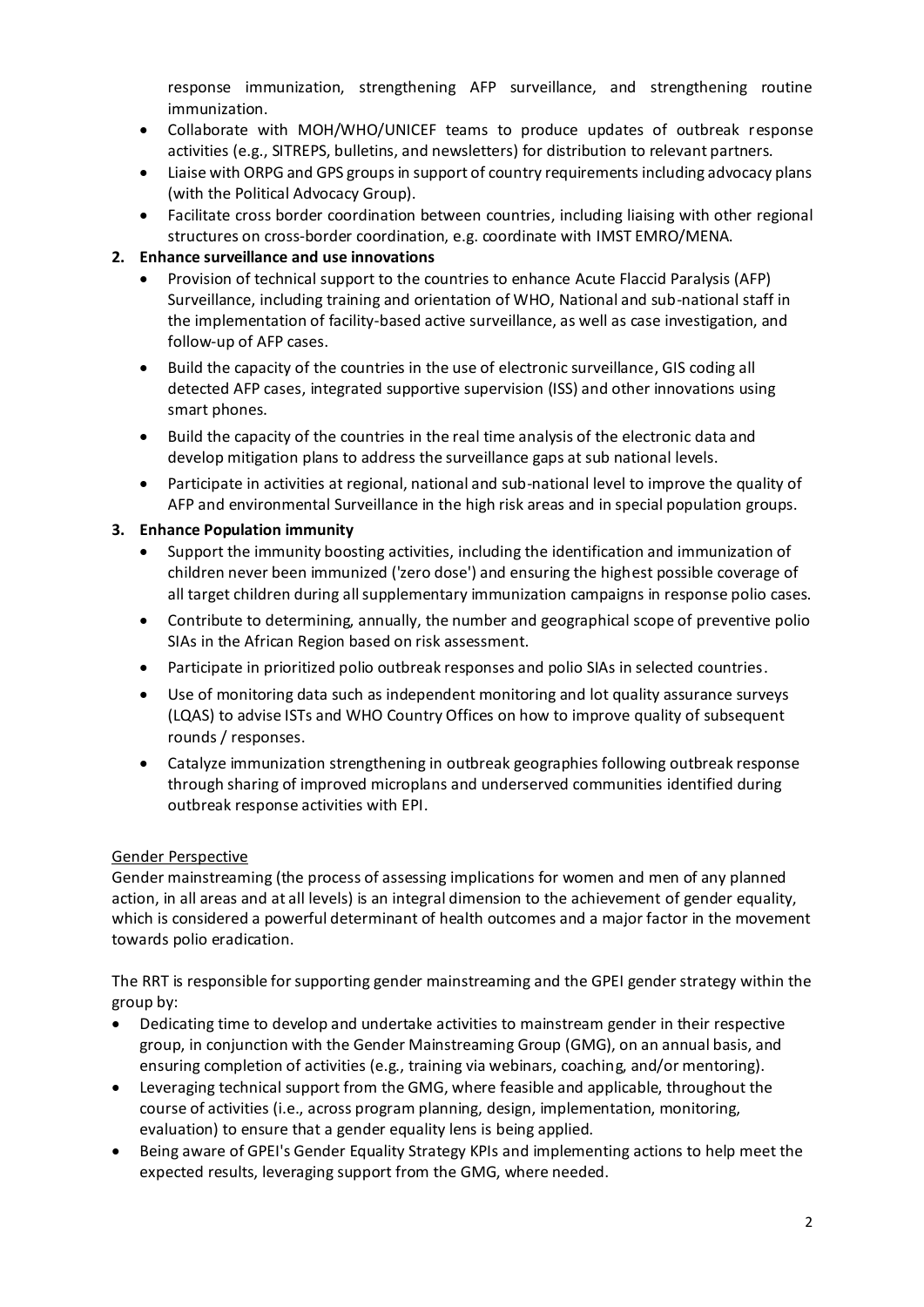# Composition and secretariat

To be developed - will include the below.

• Additionally, RRT members will also be drawn from partner agencies such as CDC and BMGF, subject to need, availability, and suitability.

## Accountability

### RRT Key Decisions

- Deployments of GPEI Coordinator within 7 days and surge staff within one month of cVDPV2 outbreak notification to outbreak and high-risk countries (in consultation with ORPG).
- Country surge and SIA budget allocations (shared decision with countries, ORPG, Surveillance).
- Outbreak response scope and mop-up (shared decision with countries and ORPG).
- Coordinated regional outbreak responses (in consultation with IMST).

### RRT Management and Reporting Responsibilities to the Regional Offices and Strategy Committee

- Maintain a harmonized dashboard combining cVDPV epidemiology, Immunization campaign data, Surveillance and performance management data, and report on a quarterly basis to the Regional Directors in Africa for WHO and UNICEF, and the Chair of the Polio Oversight Board.
- The RRT is accountable to the ORPG for all issues related to outbreak preparedness and response for AFRO countries.
- In close coordination with the ORPG, the RRT will monitor and track key areas of SOPs and Key Performance Indicators (KPIs) related to outbreak response and preparedness (please refer to Annex B).
- The RRT will report to the ORPG, on progress against key performance indicators on a quarterly basis and as requested by the EMU.
- Maintain and manage a roster of consultants deployed by the Rapid Response Team to supplement 'surge' teams at the national level; track performance of all consultants and surge deployment through ODK on a monthly basis.
- Coordinate a semi-annual review of 'surge' requirements in outbreak and at-risk countries in conjunction with the ORPG, finalize budget requirements and ensure country deployment of 'surge' support is tracked and reported on monthly to the Regional Directors in Africa for WHO and UNICEF.
- Monitor implementation of outbreak response activities against the GPEI outbreak SOPs (e.g. 3-level call upon notification of new virus, ensure appropriate Risk Assessments are prepared within 72 hours of notification, track budget development and submission to ORPG, track submission of vaccine request forms, and development of an outbreak response plan and its implementation).
- Coordinate with Supply Division and Vaccine Supply Group through the ORPG on vaccine availability and track vaccine accountability reports from countries.